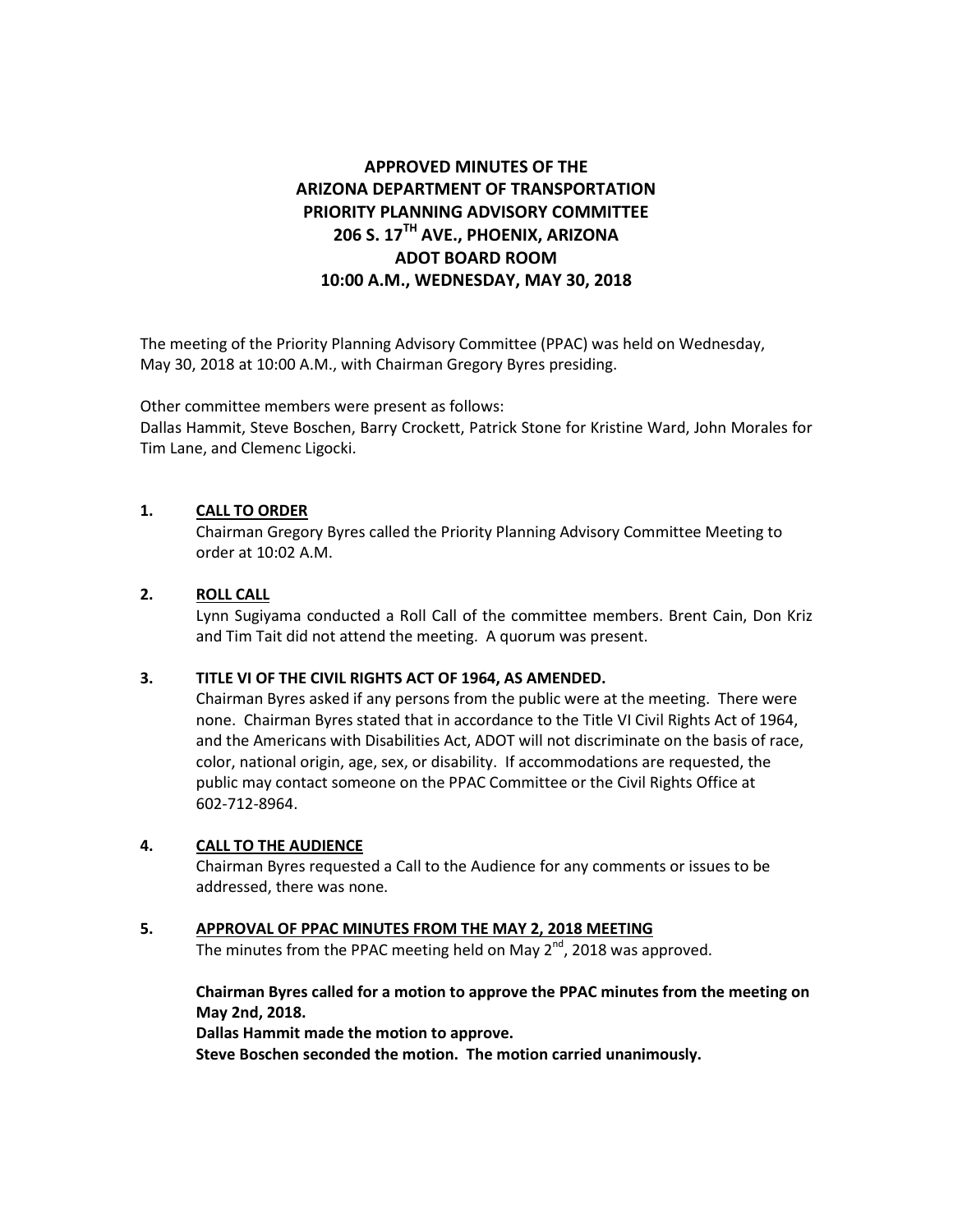## **6. PROGRAM MONITORING REPORT The Program Monitoring Report was distributed to the Committee. No comments or questions were asked.**

FY 2018 – 2022 Transportation Facilities Construction Program - Project Modifications Discussion and Possible Action

## **Lisa Pounds presented Item 7-a.**

| . .<br>× |  |
|----------|--|

| 7-a. | COUNTY:<br><b>DISTRICT:</b><br>SCHEDULE:<br>SECTION:<br>TYPE OF WORK:       | Statewide<br>Statewide<br>FY 2018<br>Transfer Subprogram Funds<br>Transfer Balances to the Statewide Contingency Fund                                                                                                                                                             | Page           |
|------|-----------------------------------------------------------------------------|-----------------------------------------------------------------------------------------------------------------------------------------------------------------------------------------------------------------------------------------------------------------------------------|----------------|
|      | PROGRAM AMOUNT:<br>PROJECT MANAGER:<br>PROJECT:<br><b>REQUESTED ACTION:</b> | \$8,154,000<br>Ashly Cash<br>ADOT TIP 100313<br>Delete the Subprogram Balances in the amount<br>of \$8,154,000 out of the Highway Construction<br>Program. Transfer funds to the FY 2018<br>Statewide Contingency Fund #72318. See the<br>transferring subprogram balances below. |                |
|      | FY 2018 Modernization of Projects Fund #70118                               |                                                                                                                                                                                                                                                                                   | \$994,000      |
|      | FY 2018 Statewide Minor Projects Fund #73318                                |                                                                                                                                                                                                                                                                                   | \$183,000      |
|      | FY 2018 Transportation Alternatives Fund #71618                             |                                                                                                                                                                                                                                                                                   | $$ -1,950,000$ |
|      | FY 2018 Engineering Support Fund #70018                                     |                                                                                                                                                                                                                                                                                   | $$ -934,000$   |
|      | FY 2018 PM 2.5 Air Quality Projects #70618                                  |                                                                                                                                                                                                                                                                                   | $$ -533,000$   |
|      | FY 2018 Business Engagement and Compliance #73018                           |                                                                                                                                                                                                                                                                                   | $$ - 241,000$  |
|      | FY 2018 Minor and Preventative Pavement Preservation Fund #74818            |                                                                                                                                                                                                                                                                                   | $$ -108,000$   |
|      | FY 2018 Federal Agency Support #76518                                       |                                                                                                                                                                                                                                                                                   | $$ - 280,000$  |
|      | FY 2018 Training NHI #76718                                                 |                                                                                                                                                                                                                                                                                   | $$ -286,000$   |
|      | FY 2018 Environmental Support Services #77718                               |                                                                                                                                                                                                                                                                                   | $$ -563,000$   |
|      | FY 2018 Rest Area Preservation #79118                                       |                                                                                                                                                                                                                                                                                   | $$ -375,000$   |
|      | FY 2018 Training ITD Technical Fund #76818                                  |                                                                                                                                                                                                                                                                                   | $$ -600,000$   |
|      | FY 2018 State Planning and Research Fund #77818                             |                                                                                                                                                                                                                                                                                   | $$ -1,154,000$ |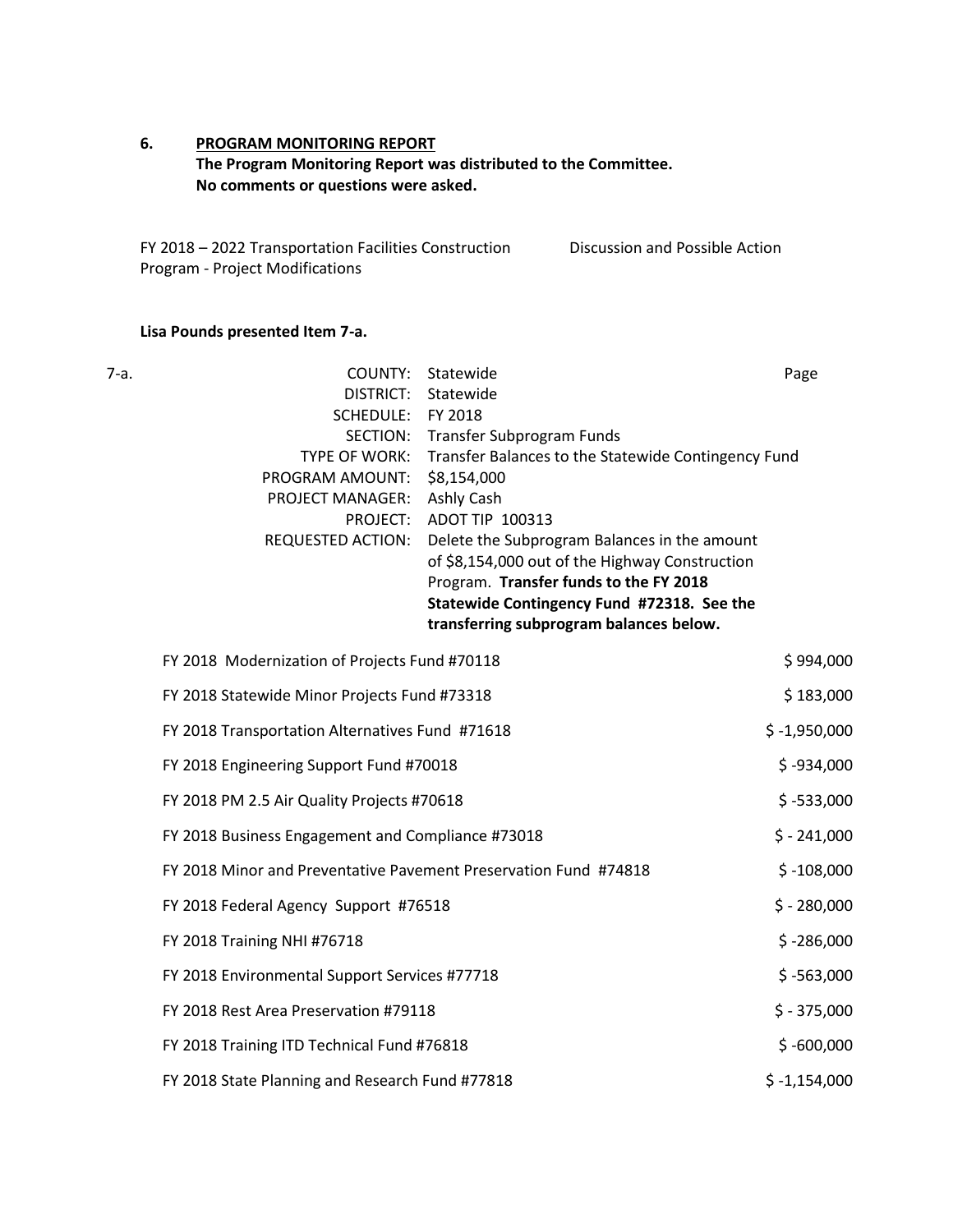| FY 2018 Transportation Systems Management & Operations #78818 | $$ -652,000$   |
|---------------------------------------------------------------|----------------|
| FY 2018 Overweight Permits Program Fund #79618                | $$ -1,500,000$ |
| FY 2018 Railway Highway Crossing                              | $$ -155,000$   |
| <b>NEW PROGRAM AMOUNT:</b>                                    | \$0            |

**Chairman Byres called for a motion to approve Item 7-a. Patrick Stone made the motion to approve. Barry Crockett seconded the motion. The motion carried unanimously.**

**Tafwachi Katapa presented Items 7-b and 7-c.** 

| ROUTE NO:                  |                                                 | Page            |
|----------------------------|-------------------------------------------------|-----------------|
| COUNTY:                    | Maricopa                                        |                 |
| DISTRICT:                  | Central                                         |                 |
| SCHEDULE:                  | FY 2018                                         |                 |
| SECTION:                   | North of Anthem Way, SB                         |                 |
| TYPE OF WORK:              | Design Widening                                 |                 |
| PROGRAM AMOUNT:            | \$5,000,000                                     |                 |
| <b>PROJECT MANAGER:</b>    | Tafwachi Katapa                                 |                 |
| PROJECT:                   | F017101D, ADOT TIP 8889                         |                 |
| <b>REQUESTED ACTION:</b>   | Defer the project from FY 2018 to FY 2019 in    |                 |
|                            | the Highway Construction Program. Transfer      |                 |
|                            | funds in the amount of \$5,000,000 to the 2018  |                 |
|                            | <b>MAG Regionwide RARF RTP Contingency Fund</b> |                 |
|                            | #49918. Change the project name to "Anthem"     |                 |
|                            | Way - Yavapai County Line, SB." Approved by     |                 |
|                            | the MAG Regional Council on May 23, 2018.       |                 |
| <b>NEW PROGRAM AMOUNT:</b> |                                                 | $\frac{1}{2}$ 0 |
|                            |                                                 | I-17 @ MP 229.0 |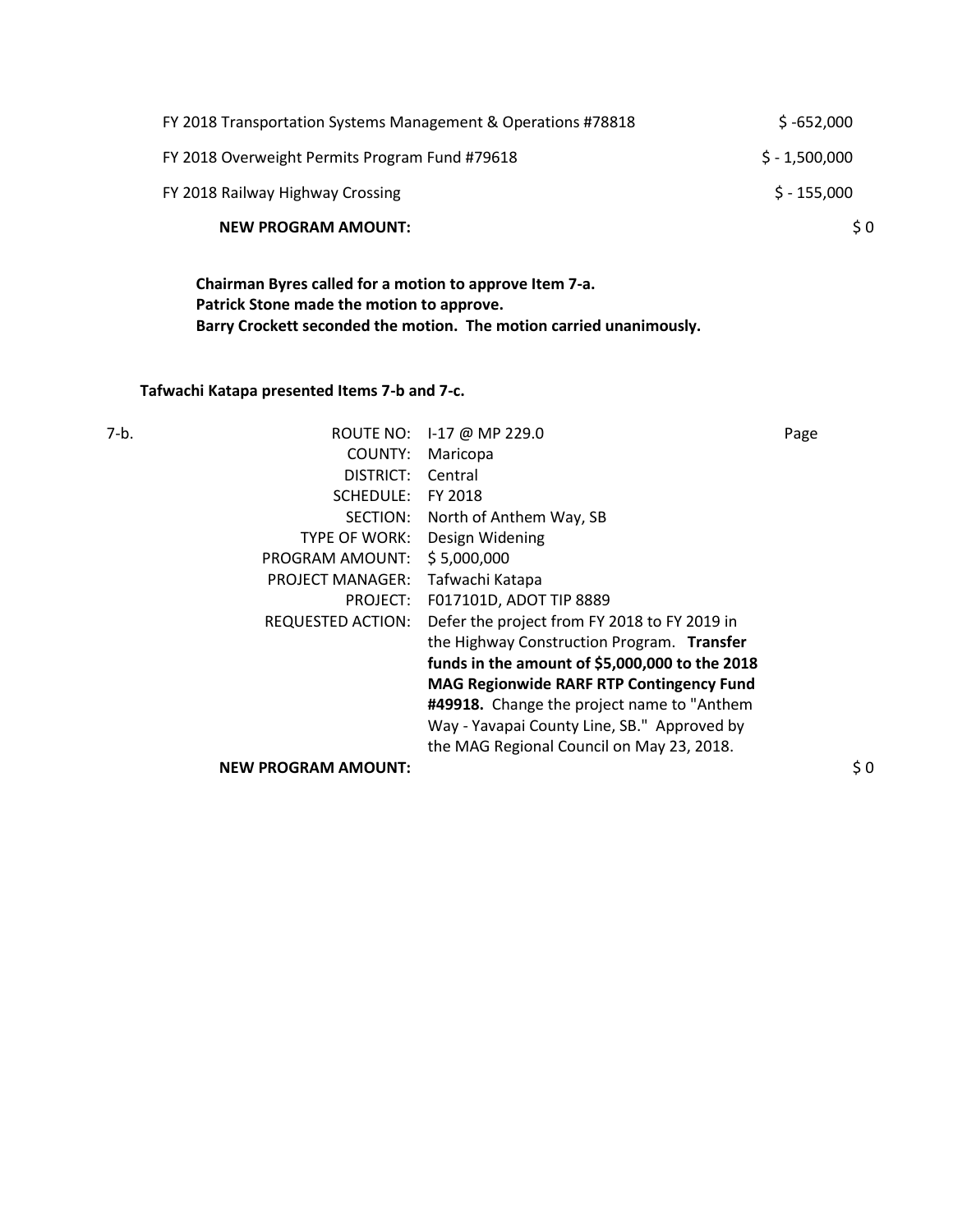7-c. ROUTE NO: I-17 @ MP 229.0 Page COUNTY: Maricopa DISTRICT: Central SCHEDULE: FY 2018 SECTION: North of Anthem Way, SB TYPE OF WORK: Right of Way PROGRAM AMOUNT: \$ 5,000,000 PROJECT MANAGER: Tafwachi Katapa PROJECT: F017101R, ADOT TIP 8889 REQUESTED ACTION: **Defer the project from FY 2018 to FY 2019 in the Highway Construction Program. Transfer funds in the amount of \$5,000,000 to the 2018 MAG Regionwide RARF RTP Contingency Fund #49918.** Change the project name to "Anthem Way - Yavapai County Line, SB." Approved by the MAG Regional Council on May 23, 2018. **NEW PROGRAM AMOUNT:**  $\begin{array}{ccc} 50 & 0 & 0 \\ 0 & 0 & 0 \\ 0 & 0 & 0 \\ 0 & 0 & 0 \\ 0 & 0 & 0 \\ \end{array}$ 

> **Chairman Byres called for a motion to approve Items 7-b and 7-c. Steve Boschen made the motion to approve. Barry Crockett seconded the motion. The motion carried unanimously.**

#### **Tricia Brown presented Items 7-d and 7-e.**

| 7-d. |                         | ROUTE NO: SR 89 @ MP 327.0                     | Page      |
|------|-------------------------|------------------------------------------------|-----------|
|      | COUNTY:                 | Yavapai                                        |           |
|      | DISTRICT:               | Northwest                                      |           |
|      | SCHEDULE:               | FY 2018                                        |           |
|      |                         | SECTION: SR 89 at Road 1 North                 |           |
|      | <b>TYPE OF WORK:</b>    | Design Signal                                  |           |
|      | PROGRAM AMOUNT:         | \$529,000                                      |           |
|      | <b>PROJECT MANAGER:</b> | Tricia Brown                                   |           |
|      | PROJECT:                | HX24701D, Item # 26015, ADOT TIP 5028          |           |
|      | JPA:                    | 16-06010 with Town of Chino Valley             |           |
|      | REQUESTED ACTION:       | Increase the design project by \$272,000 to    |           |
|      |                         | \$801,000 in the Highway Construction Program. |           |
|      |                         | <b>Funds are available from the FY 2018</b>    |           |
|      |                         | Statewide Contingency Fund #72318. In the      |           |
|      |                         | CYMPO TIP as CY-DOT 15-34.                     |           |
|      | NEW PROGRAM AMOUNT:     |                                                | \$801,000 |
|      |                         |                                                |           |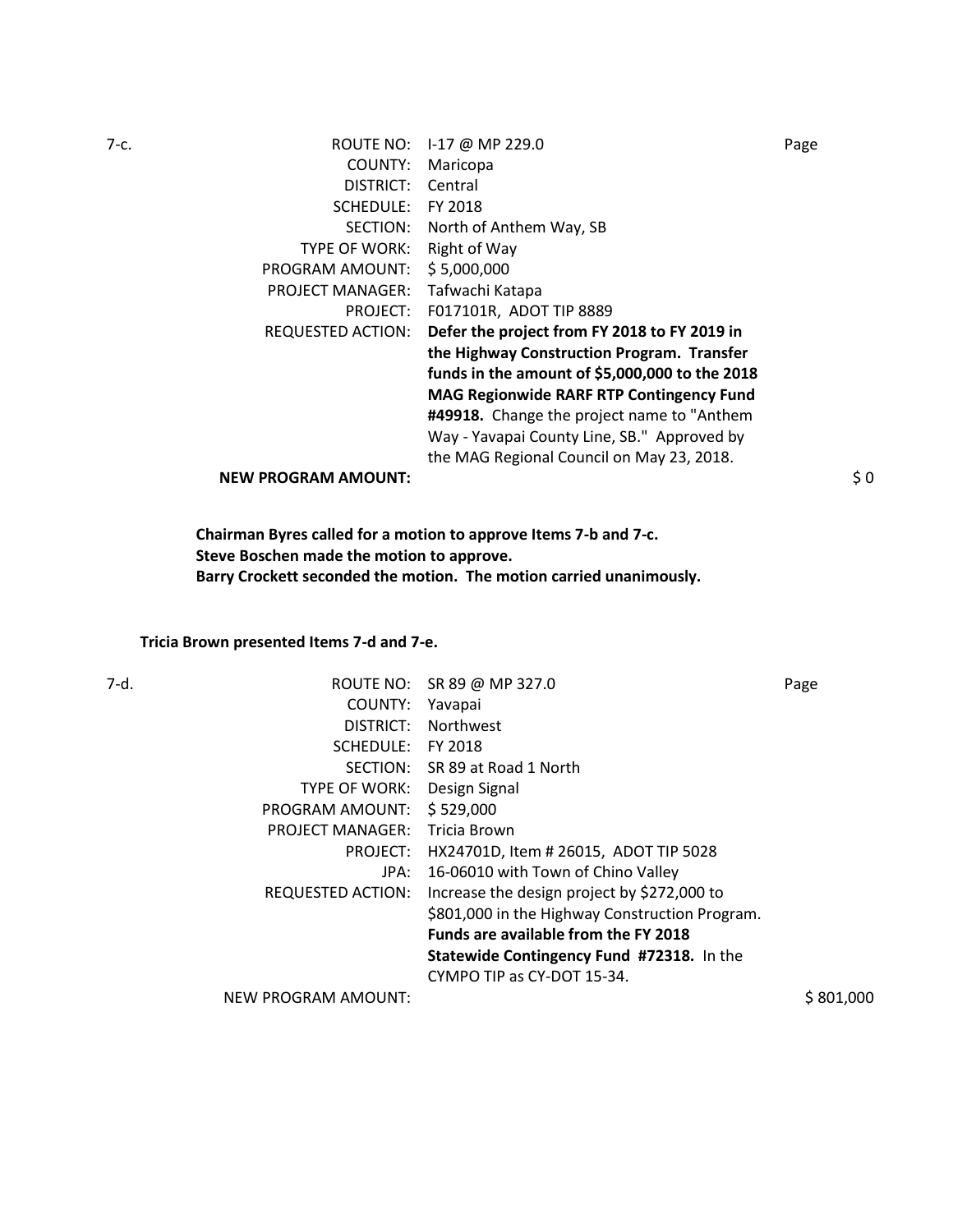| 7-е. |                            | ROUTE NO: SR 89 @ MP 327.0                      | Page      |
|------|----------------------------|-------------------------------------------------|-----------|
|      | COUNTY:                    | Yavapai                                         |           |
|      | DISTRICT:                  | Northwest                                       |           |
|      | SCHEDULE:                  | FY 2018                                         |           |
|      | SECTION:                   | SR 89 at Road 1 North                           |           |
|      | TYPE OF WORK:              | Acquire Right of Way                            |           |
|      | PROGRAM AMOUNT:            | <b>New Project</b>                              |           |
|      | <b>PROJECT MANAGER:</b>    | Tricia Brown                                    |           |
|      | PROJECT:                   | HX24701R, Item #26015, ADOT TIP 5028            |           |
|      | REQUESTED ACTION:          | Establish the right of way for \$195,000 in the |           |
|      |                            | Highway Construction Program. Funds are         |           |
|      |                            | available from the FY 2018 Statewide            |           |
|      |                            | Contingency Fund #72318.                        |           |
|      | <b>NEW PROGRAM AMOUNT:</b> |                                                 | \$195,000 |
|      |                            |                                                 |           |

**Chairman Byres called for a motion to approve Items 7-d and 7-e. Steve Boschen made the motion to approve. Patrick Stone seconded the motion. The motion carried unanimously.**

**Adrian Leon presented Item 7-f.** 

| 7-f. |                                                         | ROUTE NO: US 60 @ MP 192.0                                         | Page         |
|------|---------------------------------------------------------|--------------------------------------------------------------------|--------------|
|      | COUNTY:                                                 | Maricopa                                                           |              |
|      | DISTRICT:                                               | Central                                                            |              |
|      | SCHEDULE: FY 2018                                       |                                                                    |              |
|      | SECTION:                                                | Crismon Rd - Idaho Rd                                              |              |
|      | TYPE OF WORK:                                           | <b>Construct FMS</b>                                               |              |
|      | PROGRAM AMOUNT: \$400,000                               |                                                                    |              |
|      | <b>PROJECT MANAGER:</b>                                 | Adrian Leon                                                        |              |
|      |                                                         | PROJECT: F019501D, ADOT TIP 5726                                   |              |
|      | REQUESTED ACTION:                                       | Defer the project from FY 2018 to FY 2019 in                       |              |
|      |                                                         | the Highway Construction Program. The                              |              |
|      |                                                         | transfer amounts are listed below. Approved                        |              |
|      |                                                         | by the MAG Regional Council on May 23, 2018.                       |              |
|      | FY 2018 MAG Regionwide RARF RTP Contingency Fund #49918 |                                                                    | $$ -377,000$ |
|      | FY 2018 Non-Federal Contingency Fund #79918             |                                                                    | $$ -23,000$  |
|      | <b>NEW PROGRAM AMOUNT:</b>                              |                                                                    | \$0          |
|      | Chairman Byres called for a motion to approve Item 7-f. |                                                                    |              |
|      | Steve Boschen made the motion to approve.               |                                                                    |              |
|      |                                                         | Dallas Hammit seconded the motion. The motion carried unanimously. |              |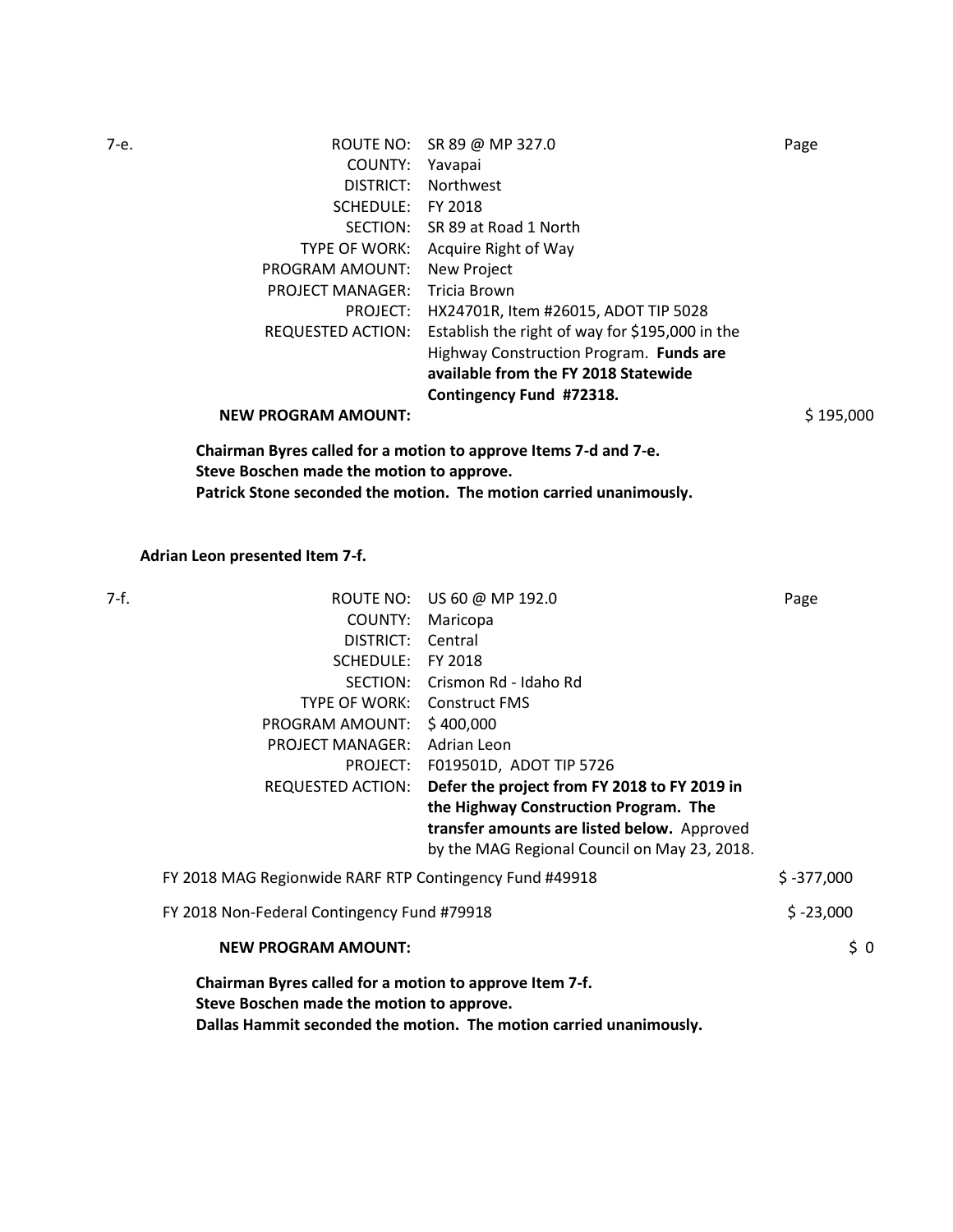#### **Suzanne Deitering presented Item 7-g.**

|--|--|

| 7-g. |                            | ROUTE NO: SR 95 @ MP 237.1                   | Page           |
|------|----------------------------|----------------------------------------------|----------------|
|      | COUNTY:                    | Mohave                                       |                |
|      | DISTRICT:                  | <b>Northwest</b>                             |                |
|      | SCHEDULE:                  | FY 2018                                      |                |
|      | SECTION:                   | Teller Road - Aztec Road                     |                |
|      | TYPE OF WORK:              | Right of Way                                 |                |
|      | PROGRAM AMOUNT:            | \$400,000                                    |                |
|      | <b>PROJECT MANAGER:</b>    | <b>Suzanne Deitering</b>                     |                |
|      | PROJECT:                   | F005601R, ADOT TIP 8247                      |                |
|      | REQUESTED ACTION:          | Delete the project for \$400,000 from the    |                |
|      |                            | Highway Construction Program. Transfer funds |                |
|      |                            | to the FY 2018 Statewide Contingency Fund    |                |
|      |                            | #72318.                                      |                |
|      | <b>NEW PROGRAM AMOUNT:</b> |                                              | $\frac{1}{2}0$ |

**Chairman Byres called for a motion to approve Item 7-g. Dallas Hammit made the motion to approve. Patrick Stone seconded the motion. The motion carried unanimously.**

#### **Craig Regulski presented Item 7-h.**

| 7-h. |                            | ROUTE NO: SR 87 @ MP 134.3                   | Page            |
|------|----------------------------|----------------------------------------------|-----------------|
|      | COUNTY:                    | Pinal                                        |                 |
|      | DISTRICT:                  | Southcentral                                 |                 |
|      | SCHEDULE:                  | FY 2018                                      |                 |
|      | SECTION:                   | <b>Ruins Drive at SR 87</b>                  |                 |
|      | <b>TYPE OF WORK:</b>       | Install Traffic Signals and Modify Median    |                 |
|      | PROGRAM AMOUNT:            | \$87,000                                     |                 |
|      | <b>PROJECT MANAGER:</b>    | Craig Regulski                               |                 |
|      | PROJECT:                   | H883801C, ADOT TIP 8377                      |                 |
|      | <b>REQUESTED ACTION:</b>   | Defer the project from FY 2018 to FY 2019 in |                 |
|      |                            | the Highway Construction Program. Transfer   |                 |
|      |                            | the amount of \$87,000 to the FY 2018        |                 |
|      |                            | Statewide Contingency Fund #72318.           |                 |
|      | <b>NEW PROGRAM AMOUNT:</b> |                                              | $\frac{1}{2}$ 0 |
|      |                            |                                              |                 |

**Chairman Byres called for a motion to approve Item 7-h. Patrick Stone made the motion to approve. Dallas Hammit seconded the motion. The motion carried unanimously.**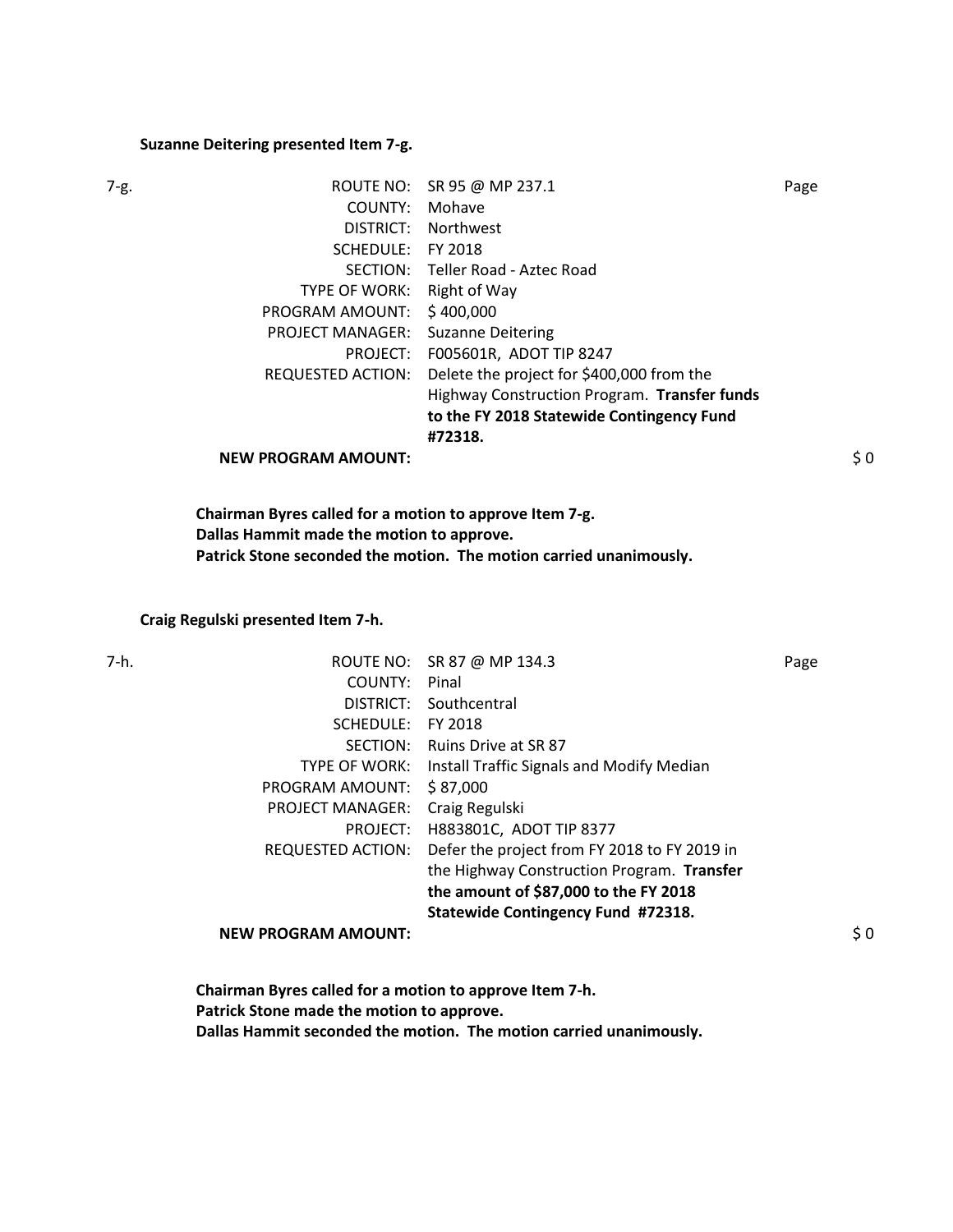## **Amy Ritz presented Items 7-I and 7j.**

| 7-i. | ROUTE NO:                  | SR 202L @ MP 54.0                                | Page          |
|------|----------------------------|--------------------------------------------------|---------------|
|      | COUNTY:                    | Maricopa                                         |               |
|      | DISTRICT:                  | Central                                          |               |
|      | SCHEDULE:                  | FY 2018                                          |               |
|      | SECTION:                   | I-10 Maricopa, MP 54 - I-10, Papago, MP 76       |               |
|      | TYPE OF WORK:              | Design, Construct and Maintain Freeway           |               |
|      | PROGRAM AMOUNT:            | \$527,938,000                                    |               |
|      | <b>PROJECT MANAGER:</b>    | Amy Ritz                                         |               |
|      | PROJECT:                   | H882701R, ADOT TIP 5825                          |               |
|      | <b>REQUESTED ACTION:</b>   | Decrease the right of way project by \$7,500,000 |               |
|      |                            | to \$520,438,000 in the Highway Construction     |               |
|      |                            | Program. Transfer the funds to the FY 2018       |               |
|      |                            | <b>MAG Regionwide RTP Contingency Fund</b>       |               |
|      |                            | #49918. Approved by the MAG Regional             |               |
|      |                            | Council on April 25, 2018.                       |               |
|      | <b>NEW PROGRAM AMOUNT:</b> |                                                  | \$520,438,000 |
|      |                            |                                                  |               |

FY 2018 – 2022 Transportation Facilities Construction Program – New Projects Discussion and Possible Action

| ROUTE NO: SR 202L @ MP 54.0                     | Page        |
|-------------------------------------------------|-------------|
| Maricopa                                        |             |
| Central                                         |             |
| FY 2018                                         |             |
| I-10 Maricopa, MP 54 - I-10, Papago, MP 76      |             |
| Design, Construct and Maintain Freeway          |             |
| <b>New Project</b>                              |             |
| Amy Ritz                                        |             |
| H882703X, ADOT TIP 5825                         |             |
| Establish a new project for \$7,5000,000 in the |             |
| Highway Construction Program. Funds             |             |
| available from the FY 2018 MAG Regionwide       |             |
| RARF RTP Contingency Fund #49918.               |             |
| Approved by the MAG Regional Council on April   |             |
| 25, 2018.                                       |             |
|                                                 | \$7,500,000 |
|                                                 |             |

| Chairman Byres called for a motion to approve Items 7-I and 7j.    |
|--------------------------------------------------------------------|
| Steve Boschen made the motion to approve.                          |
| Dallas Hammit seconded the motion. The motion carried unanimously. |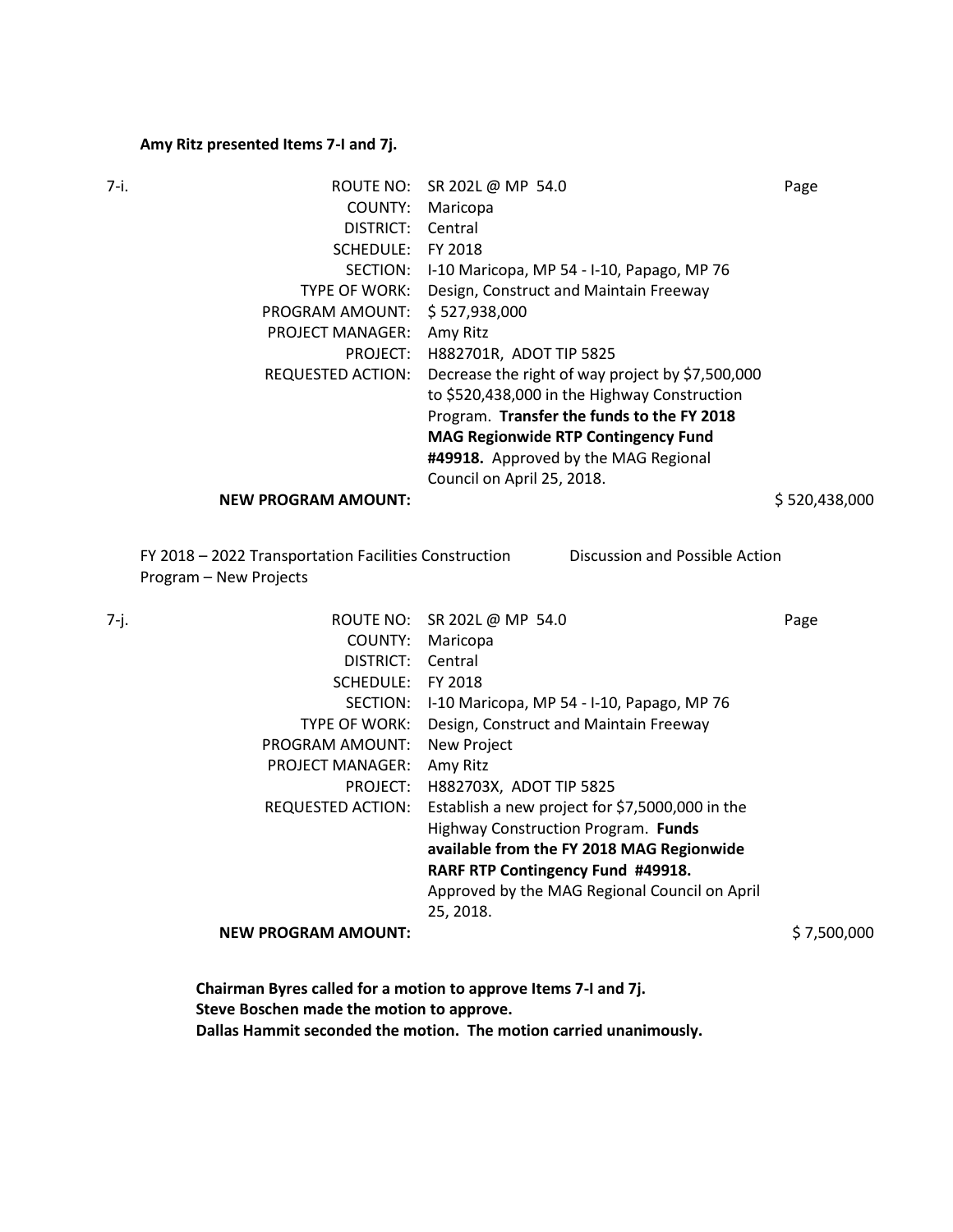## **Derek Boland presented Item 7-k.**

| 7-k. |                            | ROUTE NO: SR 77 @ MP 134.5                         | Page     |
|------|----------------------------|----------------------------------------------------|----------|
|      | COUNTY:                    | Pinal                                              |          |
|      | DISTRICT:                  | Southcentral                                       |          |
|      | SCHEDULE:                  | FY 2018                                            |          |
|      | SECTION:                   | Gila River Bridge, Str #885                        |          |
|      | <b>TYPE OF WORK:</b>       | Construct Bridge Replacement, Right of Way         |          |
|      | PROGRAM AMOUNT:            | New Project                                        |          |
|      | <b>PROJECT MANAGER:</b>    | Derek Boland                                       |          |
|      | PROJECT:                   | H841601R, Item #16316, ADOT TIP 3300               |          |
|      | REQUESTED ACTION:          | Establish the right of way project for \$17,000 in |          |
|      |                            | the Highway Construction Program. Funds are        |          |
|      |                            | available from the FY 2018 Statewide               |          |
|      |                            | Contingency Fund #72318.                           |          |
|      | <b>NEW PROGRAM AMOUNT:</b> |                                                    | \$17,000 |
|      |                            |                                                    |          |

**Chairman Byres called for a motion to approve Item 7-k. Barry Crockett made the motion to approve. Steve Boschen seconded the motion. The motion carried unanimously.**

**Derek Boland presented Item 7-l.** 

| COUNTY:                                        | Santa Cruz                                       | Page                                                                                                                                                                                                                           |
|------------------------------------------------|--------------------------------------------------|--------------------------------------------------------------------------------------------------------------------------------------------------------------------------------------------------------------------------------|
| DISTRICT:                                      | Southcentral                                     |                                                                                                                                                                                                                                |
|                                                | FY 2018                                          |                                                                                                                                                                                                                                |
| SECTION:                                       | Rio Rico Dr and Pendleton Dr Intersection        |                                                                                                                                                                                                                                |
| <b>TYPE OF WORK:</b>                           | Intersection Improvements, Right of Way          |                                                                                                                                                                                                                                |
| <b>PROJECT MANAGER:</b>                        | Derek Boland                                     |                                                                                                                                                                                                                                |
|                                                |                                                  |                                                                                                                                                                                                                                |
| JPA:                                           | 11-072 with Santa Cruz County                    |                                                                                                                                                                                                                                |
| REQUESTED ACTION:                              | Establish the right of way project for \$189,000 |                                                                                                                                                                                                                                |
|                                                | in the Highway Construction Program. Funds       |                                                                                                                                                                                                                                |
|                                                | are available following sources listed below.    |                                                                                                                                                                                                                                |
|                                                | Established in the SEAGO TIP as SCC 12-03        |                                                                                                                                                                                                                                |
| FY 2018 Modernization of Projects Fund #70118. |                                                  | \$189,000                                                                                                                                                                                                                      |
| Local Match from SEAGO for \$11K               |                                                  | \$11,000                                                                                                                                                                                                                       |
| <b>NEW PROGRAM AMOUNT:</b>                     |                                                  | \$200,000                                                                                                                                                                                                                      |
|                                                |                                                  |                                                                                                                                                                                                                                |
|                                                |                                                  |                                                                                                                                                                                                                                |
|                                                |                                                  |                                                                                                                                                                                                                                |
|                                                |                                                  | SCHEDULE:<br>PROJECT: SS99801R, ADOT TIP 100314<br>Chairman Byres called for a motion to approve Item 7-I.<br>Patrick Stone made the motion to approve.<br>Barry Crockett seconded the motion. The motion carried unanimously. |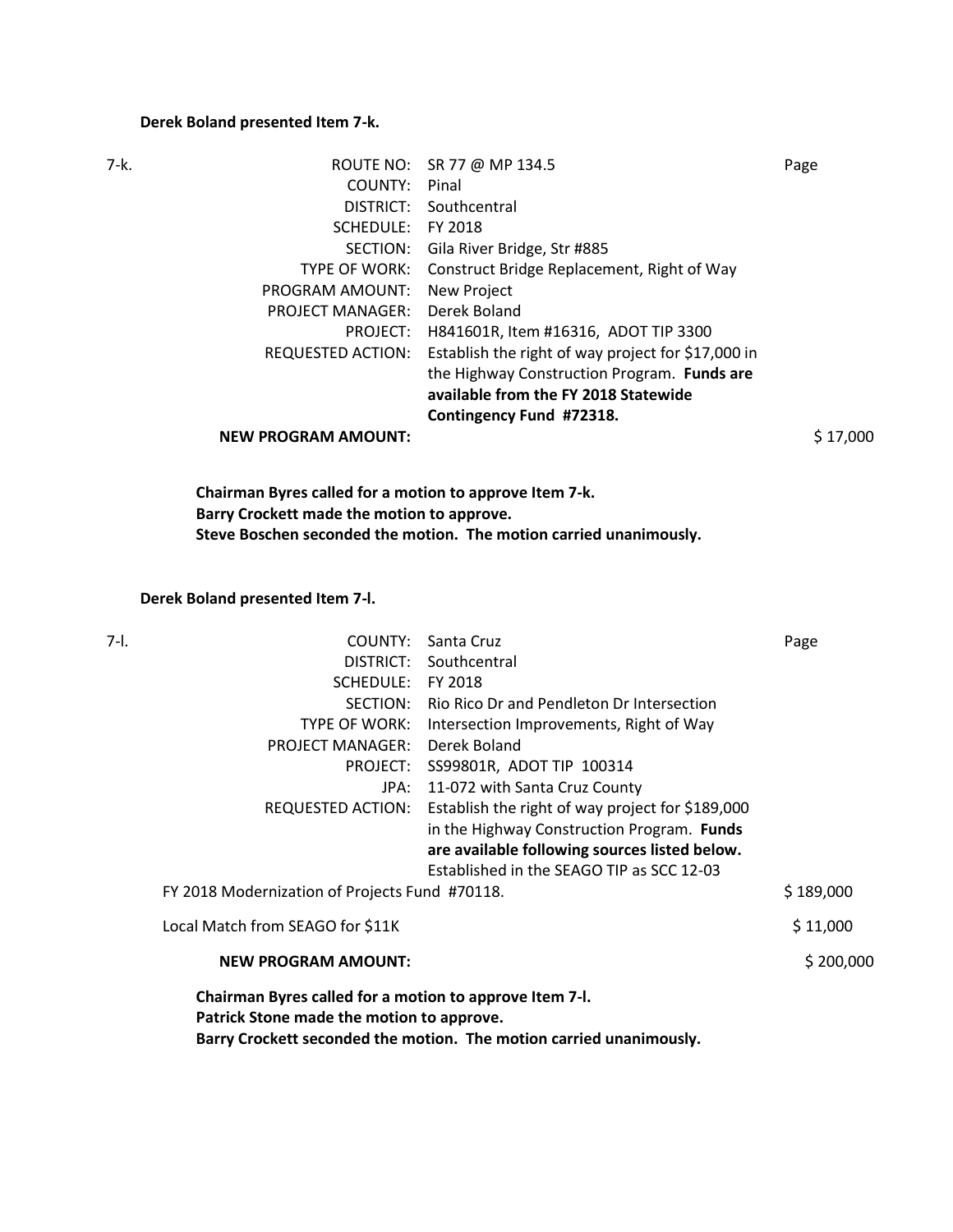## **Derek Boland presented Item 7-m.**

| $7-m.$ |                                                                    | ROUTE NO: SR 69 @ MP 293.8                                     | Page        |
|--------|--------------------------------------------------------------------|----------------------------------------------------------------|-------------|
|        | COUNTY: Yavapai                                                    |                                                                |             |
|        | DISTRICT:                                                          | <b>Northwest</b>                                               |             |
|        | SCHEDULE: FY 2018                                                  |                                                                |             |
|        |                                                                    | SECTION: Prescott Lake Parkway - Frontier Village              |             |
|        |                                                                    | TYPE OF WORK: Roadway Widening                                 |             |
|        | PROGRAM AMOUNT: New Project                                        |                                                                |             |
|        | <b>PROJECT MANAGER:</b>                                            | Vivian Li                                                      |             |
|        |                                                                    | PROJECT: H873901D, ADOT TIP 100248                             |             |
|        | JPA:                                                               | 17-06334-I with City of Prescott, Yavapai County,              |             |
|        |                                                                    | Yavapai County Flood Control District, and Central             |             |
|        |                                                                    | Yavapai Metropolitan Planning Organization (CYMPO)             |             |
|        |                                                                    | REQUESTED ACTION: Establish the project for \$1,000,000 in the |             |
|        |                                                                    | Highway Construction Program. Funds are                        |             |
|        |                                                                    | from the following resources.                                  |             |
|        | FY 2018 City of Prescott                                           |                                                                | \$150,000   |
|        | FY 2018 Yavapai County Flood Control District                      |                                                                | \$75,000    |
|        | FY 2018 Central Yavapai Metropolitan Planning Organization (CYMPO) |                                                                | \$700,000   |
|        | FY 2018 Yavapai County                                             |                                                                | \$75,000    |
|        | <b>NEW PROGRAM AMOUNT:</b>                                         |                                                                | \$1,000,000 |
|        |                                                                    |                                                                |             |

**Chairman Byres called for a motion to approve Item 7-m. Dallas Hammit made the motion to approve. Steve Boschen seconded the motion. The motion carried unanimously.**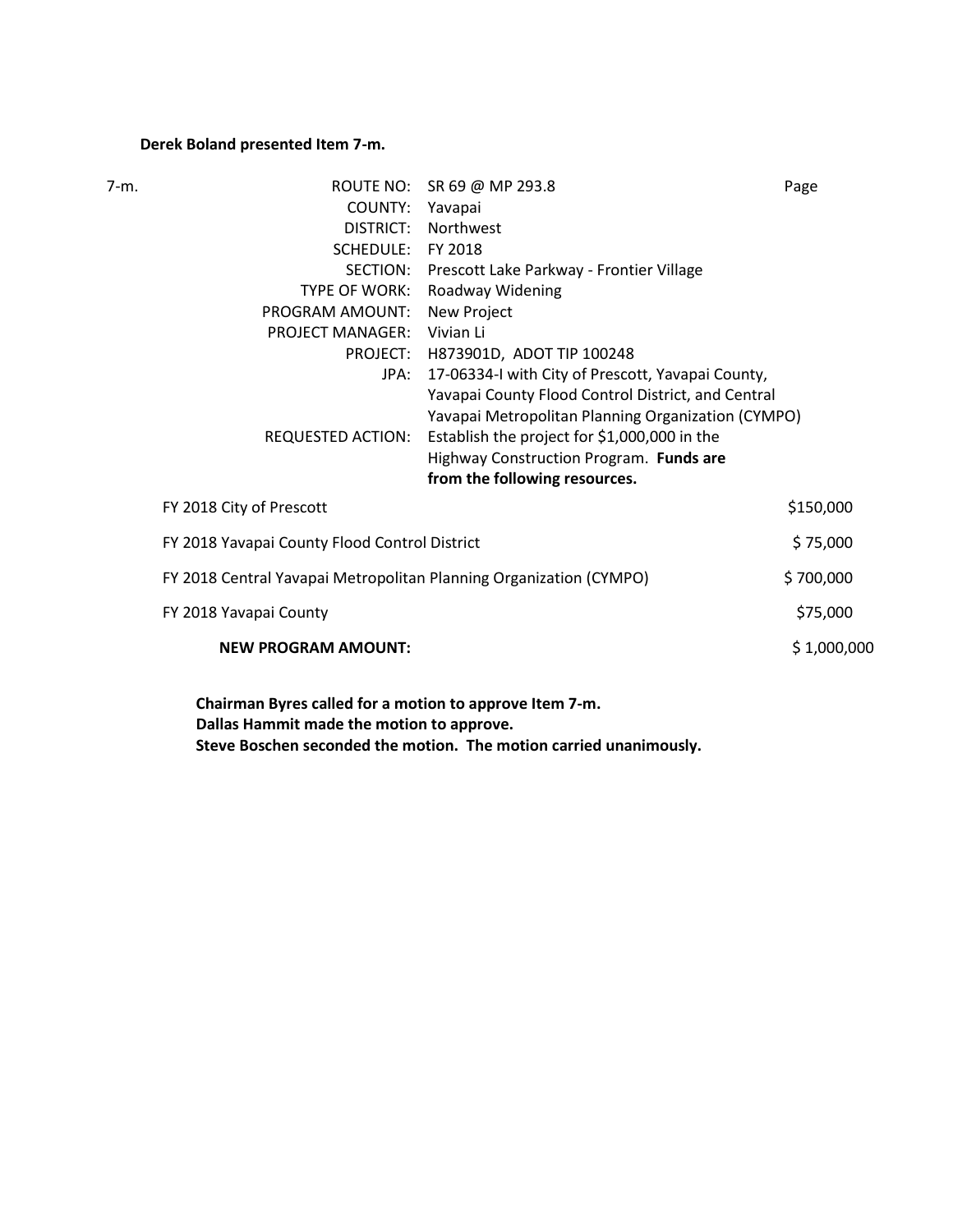## **Adam McGuire presented Item 7-n.**

| ROUTE NO:                  |                                                  | Page             |
|----------------------------|--------------------------------------------------|------------------|
| COUNTY:                    | Mohave                                           |                  |
| DISTRICT:                  | <b>Northwest</b>                                 |                  |
| SCHEDULE:                  | FY 2018                                          |                  |
| SECTION:                   | Carrow - Stephens                                |                  |
| <b>TYPE OF WORK:</b>       | Construct Four Lane Divided Highway, Utility     |                  |
| ADVERTISEMENT DATE:        | 6/22/2018                                        |                  |
| PROGRAM AMOUNT:            | New Project                                      |                  |
| <b>PROJECT MANAGER:</b>    | Adam McGuire                                     |                  |
| PROJECT:                   | H823201U, Item #10413, ADOT TIP 3752             |                  |
| <b>REQUESTED ACTION:</b>   | Establish the utility project for \$1,008,000 in |                  |
|                            | the Highway Construction Program. Funds are      |                  |
|                            | available from the FY 2018 Statewide             |                  |
|                            | Contingency Fund #72318.                         |                  |
| <b>NEW PROGRAM AMOUNT:</b> |                                                  | \$1,008,000      |
|                            |                                                  | US 93 @ MP 116.0 |

**Chairman Byres called for a motion to approve Item 7-n. Steve Boschen made the motion to approve. Dallas Hammit seconded the motion. The motion carried unanimously.**